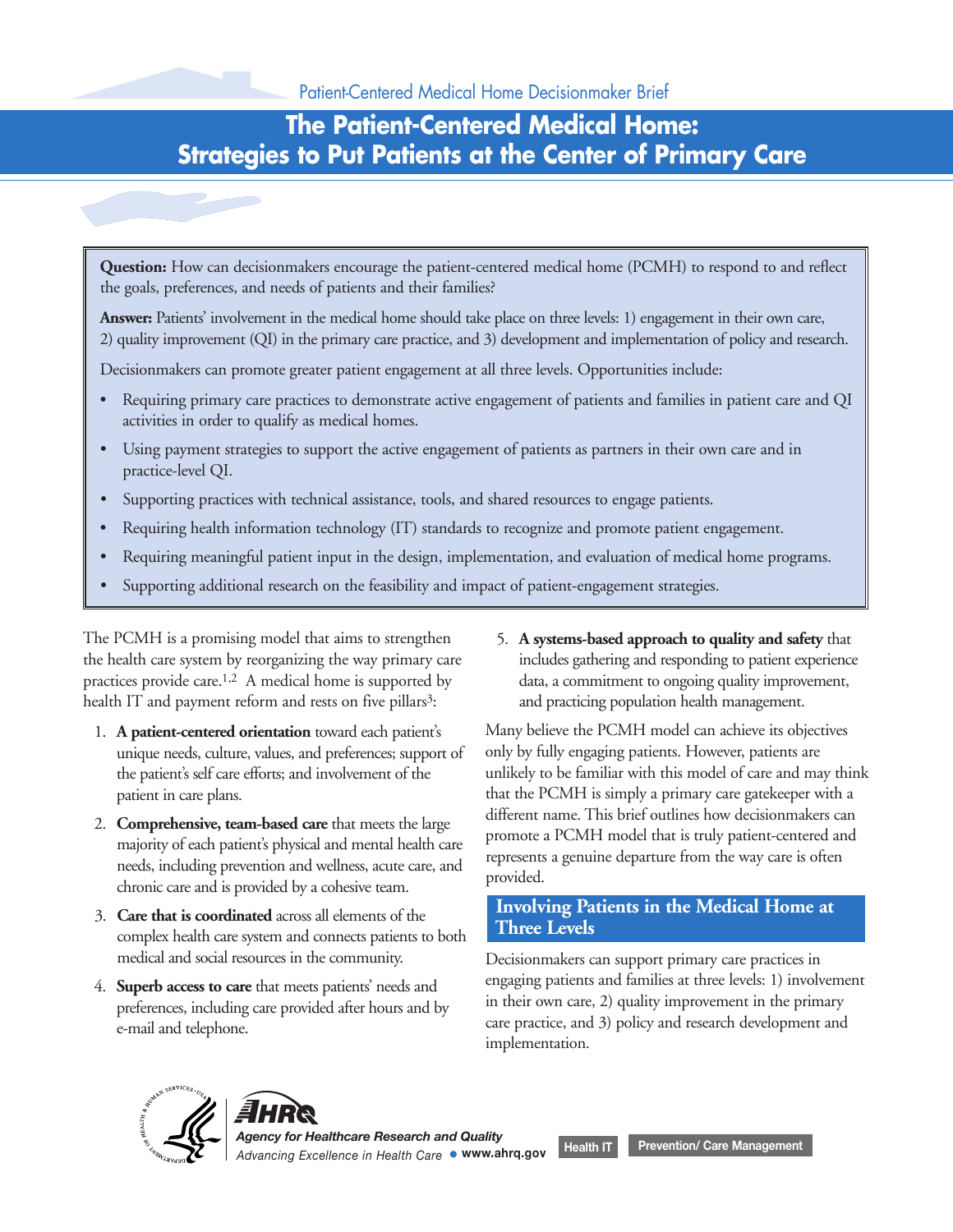Primary care practices can more actively engage patients and their families and caregivers in the management or Decisionmakers and researchers can engage patients, improvement of their health in four ways: families, and organizations that represent them in policy and

- 
- helping patients with chronic illnesses develop and **Evidence** update self-care goals and care plans.
- C. Partner with patients in formal and informal<br> *decisionmaking*. Shared decisionmaking is a formal<br>
process in which patients review evidence-based<br>
decision aids to understand the likely outcomes of<br>
different treatment the risks and benefits of different options; and then Evidence exists regarding the benefits of engaging patients decide how to proceed, in collaboration with and in their own care, but more research is needed to identify
- d. Improve *patient safety* by giving patients access to their Summaries of evidence and examples of innovative medical records so they can detect and prevent errors, and by including patients in areas such as: safe companion white paper to this brief.<sup>1</sup> medication use, infection control initiatives, and **Strategy Options** reporting complications or errors.

Practices can engage patients in ongoing quality **engagement of patients and families in patient care and**<br>improvement efforts in a variety of ways, including **quality improvement activities in order to qualify as** soliciting regular feedback through surveys, gathering **medical homes.** Some of the current qualification tools additional information on patient perspectives through the could be modified so practices would need to demonstrate formation of patient/family advisory councils, and inviting that they are actively obtaining and acting on feedback individual patients and consumer and patient organizations to contribute to QI activities. 1 Scholle SH, Torda P, Peikes D, Han E, Genevro J. Engaging Patients and

### **1. Involvement in the Care of Patients 3. Involvement in the Development and Implementation of Policy and Research**

a. *Communicate* with patients about how the PCMH<br>works, the role of patients and providers, and what<br>each can expect of the other in this new model of care.<br>patients and families to articulate their needs and<br>perspectives b. Support patients in *self-care*. This support includes design, and research may miss the mark, resulting in system-<br>helping all patients reduce risk factors, as well as and provider-centered care rather than patient-cen and provider-centered care rather than patient-centered care.

decide how to proceed, in collaboration with and in their own care, but more research is needed to identify<br>actively supported by providers. Informally, providing sustainable approaches and ways to adapt these approache actively supported by providers. Informally, providing sustainable approaches and ways to adapt these approaches evidence-based information, discussing the pros and to various primary care settings. Little evidence is avai evidence-based information, discussing the pros and to various primary care settings. Little evidence is available<br>cons of different options, asking about patient regarding the effects of engaging patients in practice-leve cons of different options, asking about patient regarding the effects of engaging patients in practice-level<br>preferences, and collaborating in decisions can improve OI or in policy and research. Useful examples do exist QI or in policy and research. Useful examples do exist, a variety of health care decisions. however, of innovators engaging patients at all three levels.

approaches to patient engagement are available in the

To put patients at the center of the PCMH, decisionmakers **2. Involvement in Quality Improvement in the** could take the following steps: **Primary Care Practice**

**1. Require that practices demonstrate the active** quality improvement activities in order to qualify as

Families in the Medical Home. AHRQ Publication No. 10-0083-EF. Rockville, MD: Agency for Healthcare Research and Quality. June 2010.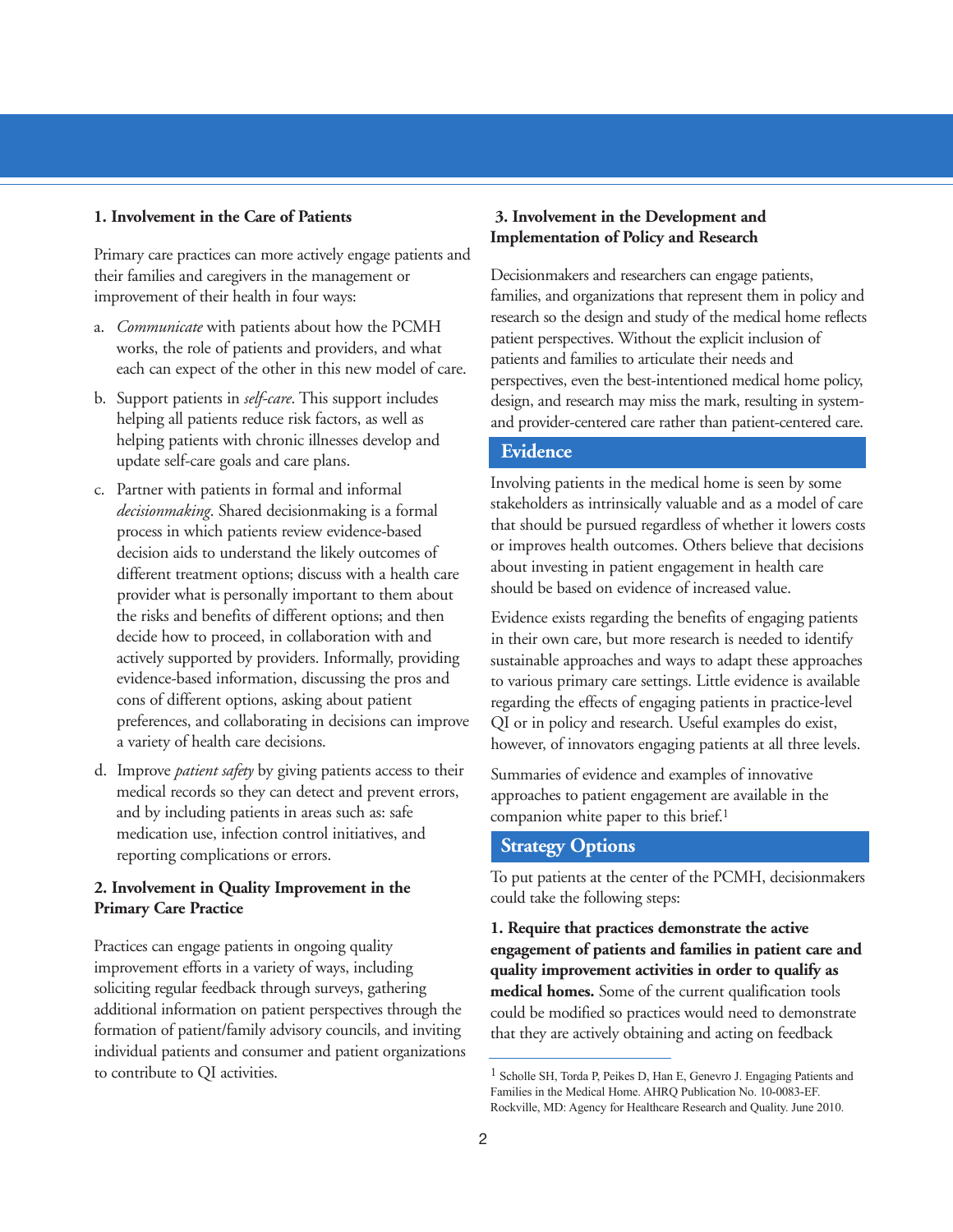a PCMH. could also reinforce the use of health IT that supports

as active partners in their own care (such as through **4. Establish meaningful-use and certification** payment for self-management support, shared **requirements to ensure health IT promotes patient** decisionmaking processes, and care coordination) and to **engagement.** Federal and State efforts to promote reward practices for implementing and maintaining meaningful use of health IT provide important opportunities processes to engage patients in practice-level QI. to harness its capacity to support patient engagement by Engagement processes may require additional costs and may keeping patients better informed of the contents of their require a change in practice culture. Options for medical records and their care plans. At the Federal and State incentivizing practices to actively involve patients include levels, increased patient engagement is highlighted by additional fee-for-service payments, bundled payments, and meaningful-use measures that address such topics as performance bonuses (for example, for higher patient- provision of an after-visit summary. These efforts to use satisfaction ratings). health IT need to be built with input from patients. Federal

- 
- 
- Assess patients' readiness for self-care, and provide self-
- 
- 
- Obtain and use patient feedback in QI. Decisionmakers **impact of patient-engagement strategies.** The promising

Extension Program offers policy mechanisms for providing and policy and research is currently limited, and more work<br>primary care practices with technical assistance designed to is needed on the effectiveness and feasibili

from patients—such as through patient experience surveys, that have begun to provide technical assistance for practice focus groups, or patient advisory councils—to qualify as transformation. The Health IT Regional Extension Centers 2. Use payment strategies to support the engagement of<br>patient engagement. The work of these two programs<br>patients and families in patient care and quality<br>improvement activities. Payment strategies can be designed<br>to comp

**3. Provide practices with technical assistance, tools, and** requirements under the American Recovery and Reinvestment Act for demonstrating meaningful use by individual providers in future years (2015 and beyond) can • Assess their current patient engagement policies and make use of ongoing experience and research to include practices and develop improvement plans. explicit measures of patient engagement. Meaningful-use • Engage patients in discussing what they can expect and requirements will need to be updated as new health IT what might be expected of them in the PCMH. options emerge, such as customized health coaching tools<br>and applications on smart phones.

# management support.<br> **5. Require substantive patient input in the design,**<br> **5. Require substantive patient input in the design,**<br> **5. Require substantive patient input in the design,** • Improve staff communication skills using techniques<br>such as motivational interviewing and reflective<br>listening.<br>listening.<br>wavs discussed above.

• Support shared decisionmaking. **6. Support additional research on the feasibility and** could fund the development of survey instruments and<br>the use of low-cost or shared data collection services.<br>patients at the center of the medical home. However, the patients at the center of the medical home. However, the The authorized (but not yet funded) Primary Care evidence base for patient engagement in practice-level QI<br>Extension Program offers policy mechanisms for providing and policy and research is currently limited, and more wor